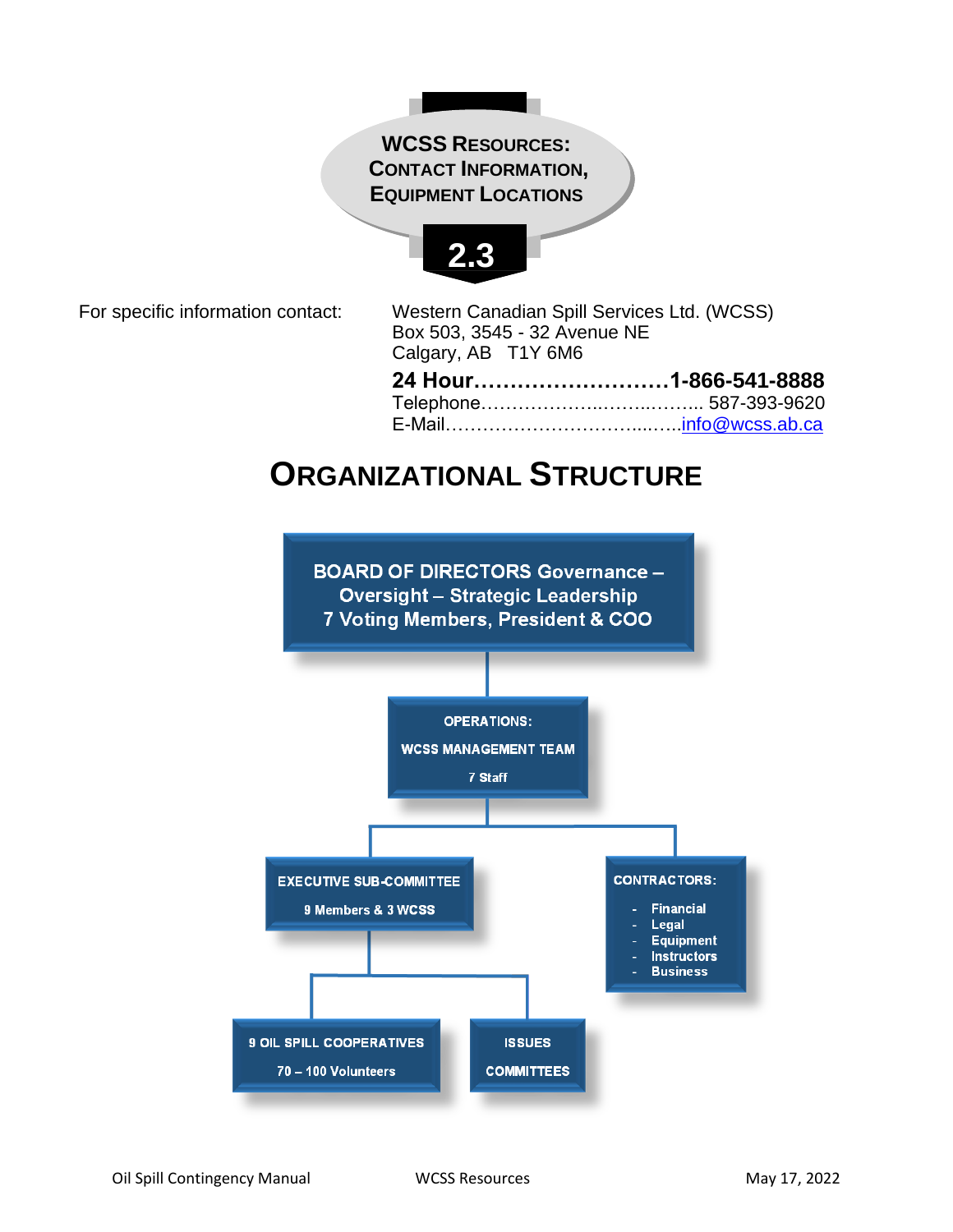*Please refer to our website for the most updated version of this section for your manual. We recommend that you check for updates in each quarter, in order to maintain up to date information. The following instructions will assist you in updating section 2.3 of this manual.*

- 1. [www.wcss.ab.ca](http://www.wcss.ab.ca/)
- 2. Near the bottom of the Home page, under the REGULAR UPDATES heading, click Section 2.3 Contact Info

Check the footer date in your printed section 2.3. If this is a different date from what is indicated in the update link (i.e., the footer in your manual says October 20, 2021, and the date on the website says May 17, 2022), click on the link, print double-sided, and place in your manual.

*REMEMBER: to ensure that your manual is always up to date, check these links every 4 months.*

| <b>PREPAREDNESS</b><br>Helping ensure the petroleum industry is capable of safe, effective oil spill response.                                                                                                                                                              |                                                                                |
|-----------------------------------------------------------------------------------------------------------------------------------------------------------------------------------------------------------------------------------------------------------------------------|--------------------------------------------------------------------------------|
| Western Canadian Spill Services: Spill preparedness and response support since 1972.                                                                                                                                                                                        |                                                                                |
| <b>ANNOUNCEMENTS</b>                                                                                                                                                                                                                                                        |                                                                                |
| September 20, 2021                                                                                                                                                                                                                                                          | <b>EQUIPMENT</b>                                                               |
| 2022 Coop Boundary Changes                                                                                                                                                                                                                                                  | <b>LEARN MORE</b><br>51                                                        |
| Big changes are coming in 2022 for WCSS and we are excited to share them with<br>you! Please visit our Maps page / 2022 Cooperative Boundary Changes to learn<br>more                                                                                                       | <b>TRAINING</b>                                                                |
| <b>Training Access During COVID-19 Pandemic</b>                                                                                                                                                                                                                             | <b>VIEW ALL UPCOMING EVENTS AND</b><br><b>TRAINING TOOLS</b>                   |
| For the remainder of 2021, member companies can ensure regulatory compliance for<br>annual exercise attendance by completing the 2 steps listed below:                                                                                                                      |                                                                                |
| Step 1:                                                                                                                                                                                                                                                                     | <b>CONTINGENCY MANUAL</b>                                                      |
| Crientation Video                                                                                                                                                                                                                                                           | lick hare to download, order and view price<br>tings of area specific manuals. |
| Step 2:                                                                                                                                                                                                                                                                     |                                                                                |
| . Complete one of the following eLearning modules of your choosing:                                                                                                                                                                                                         | <b>VIEW GENERIC MANUAL [PDF]</b>                                               |
| · Small Water / Creeks<br>- Large River                                                                                                                                                                                                                                     | <b>VIEW PRICE LIST [PDF]</b>                                                   |
| . Lakes                                                                                                                                                                                                                                                                     |                                                                                |
| . Water Body with an Ice Sheet                                                                                                                                                                                                                                              |                                                                                |
| Please note: If you have not previously taken the Spill Responder 100 online course,<br>you will need to create a new account using your first / last name, company name,<br>and Coop Area that you are representing.                                                       |                                                                                |
| Once you have completed both steps, please email amy.grenier@wcss.ab.ca. She will<br>update the exercise attendance tracking sheet on behalf of the company(ies) that<br>you represent.                                                                                     |                                                                                |
| Member companies are required to ensure adequate representation in each Zone<br>where they have operations                                                                                                                                                                  |                                                                                |
| Please contact Amy Grenier at 403-837-0629 with any coop exercise representation<br>inquiries.                                                                                                                                                                              |                                                                                |
| For all other COVID-19 & Variant training inquiries, please contact info@wcss.ab.ca<br>and your question will be directed to the correct staff member.                                                                                                                      |                                                                                |
| <b>Equipment Access During COVID-19 Pandemic</b>                                                                                                                                                                                                                            |                                                                                |
| WCSS staff have a plan in place to continue operations remotely. As per our regular<br>maintenance program, your initial spill response equipment remains in a state of<br>readiness and we will<br>ining consistent communication with our custodians<br>to ensure access. |                                                                                |
| <b>REGULAR UPDATES</b><br>· List of Equipment Currently in Use as of October 18, 2021<br>· Section 2.3 - Contact Info - updated October 20, 2021                                                                                                                            |                                                                                |
| Archived newsletters and updates to the Oil Spill Continuency Manual are available here                                                                                                                                                                                     |                                                                                |

**Contact information regarding Coop Area Steering Committees and Initial Response Teams is kept with your Area Chair and Administrators. Please ensure you have their contact information readily available to you at all times.**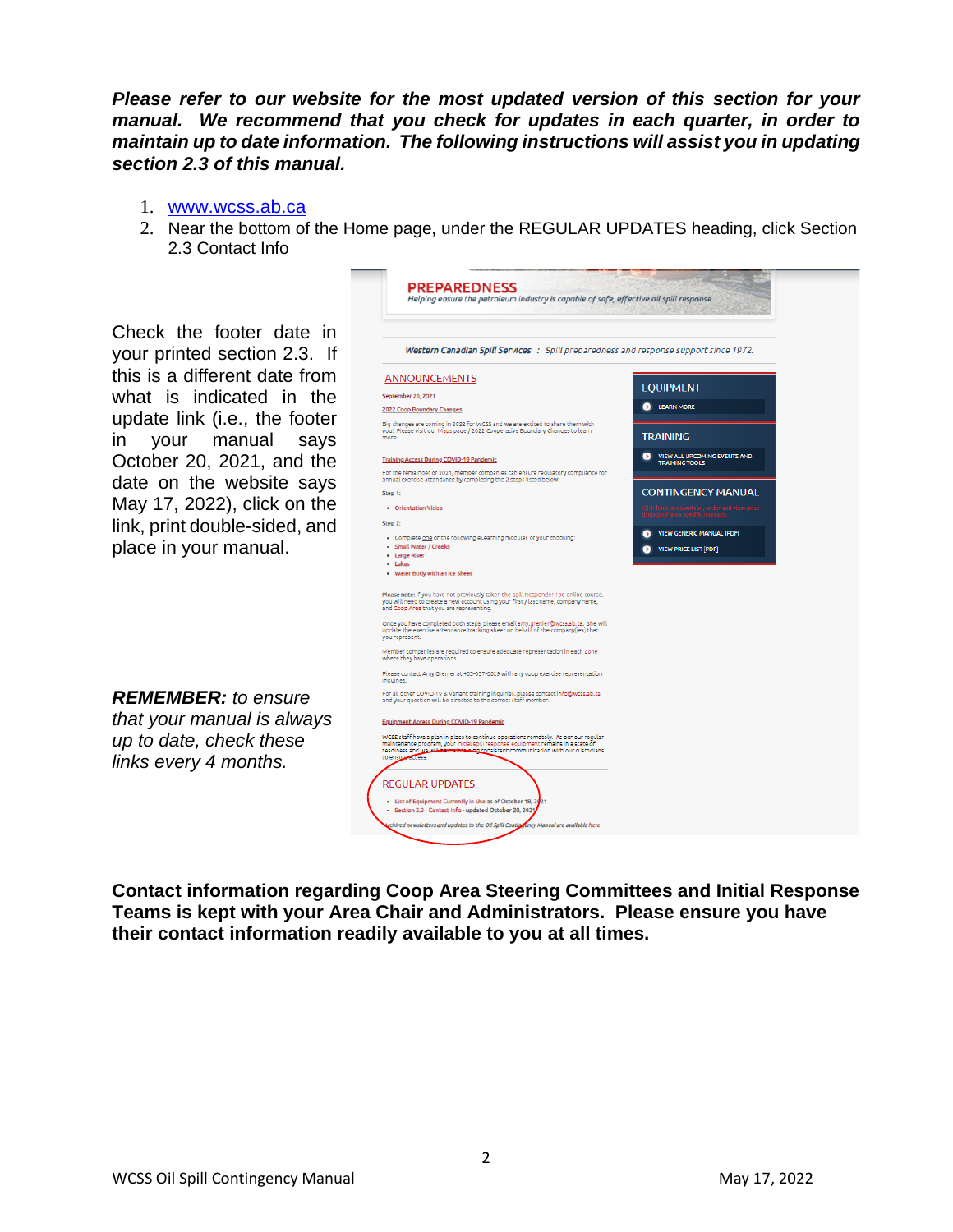### **WCSS CONTACTS**

| President & COO                             | <b>Scott Dionne</b><br>Western Canadian Spill Services Ltd<br>#280, 6815 - 8 Street NE<br>Calgary, AB T2E 7H7               | Telephone: 587-393-9618<br>Cellular: 403-807-0220<br>Email:  Scott.Dionne@wcss.ab.ca      |
|---------------------------------------------|-----------------------------------------------------------------------------------------------------------------------------|-------------------------------------------------------------------------------------------|
| <b>Operations Manager</b>                   | <b>Spencer Lofthaug</b><br>Western Canadian Spill Services Ltd<br>#101, 301 Saskatchewan Avenue<br>Spruce Grove, AB T7X 0G6 | Telephone:  587-461-8551<br>Cellular:  587-999-4030<br>Email: Spencer.Lofthaug@wcss.ab.ca |
| <b>Equipment Coordinator</b>                | <b>Jeff Murray</b><br>Western Canadian Spill Services Ltd<br>#101, 301 Saskatchewan Avenue<br>Spruce Grove, AB T7X 0G6      | Telephone:  587-461-8609<br>Cellular:  780-690-1754<br>Email:  Jeff.Murray@wcss.ab.ca     |
| <b>Business Manager &amp;</b><br>Accounting | <b>Shiela Wooldridge</b><br>Western Canadian Spill Services Ltd<br>#280, 6815 - 8 Street NE<br>Calgary, AB T2E 7H7          | Telephone:  587-393-9619<br>Email:  Shiela. Wooldridge@wcss.ab.ca                         |
| Communications &<br><b>Training Manager</b> | <b>Shannon Jarrell</b><br>Western Canadian Spill Services Ltd<br>#280, 6815 - 8 Street NE<br>Calgary, AB T2E 7H7            | Telephone:  587-393-9622<br>Cellular:  403-650-4765<br>Email:  Shannon.Jarrell@wcss.ab.ca |
| <b>Training Coordinator</b>                 | <b>Amy Grenier</b><br>Western Canadian Spill Services Ltd<br>#280, 6815 - 8 Street NE<br>Calgary, AB T2E 7H7                | Telephone: 587-393-9621<br>Cellular: 403-837-0629<br>Email:  Amy.Grenier@wcss.ab.ca       |
| Administrative Assistant                    | Leona Boisselle<br>Western Canadian Spill Services Ltd<br>#280, 6815 - 8 Street NE<br>Calgary, AB T2E 7H7                   | Telephone:  587-393-9620<br>Email:  Leona. Boisselle@wcss.ab.ca                           |
| Website                                     | www.wcss.ab.ca                                                                                                              |                                                                                           |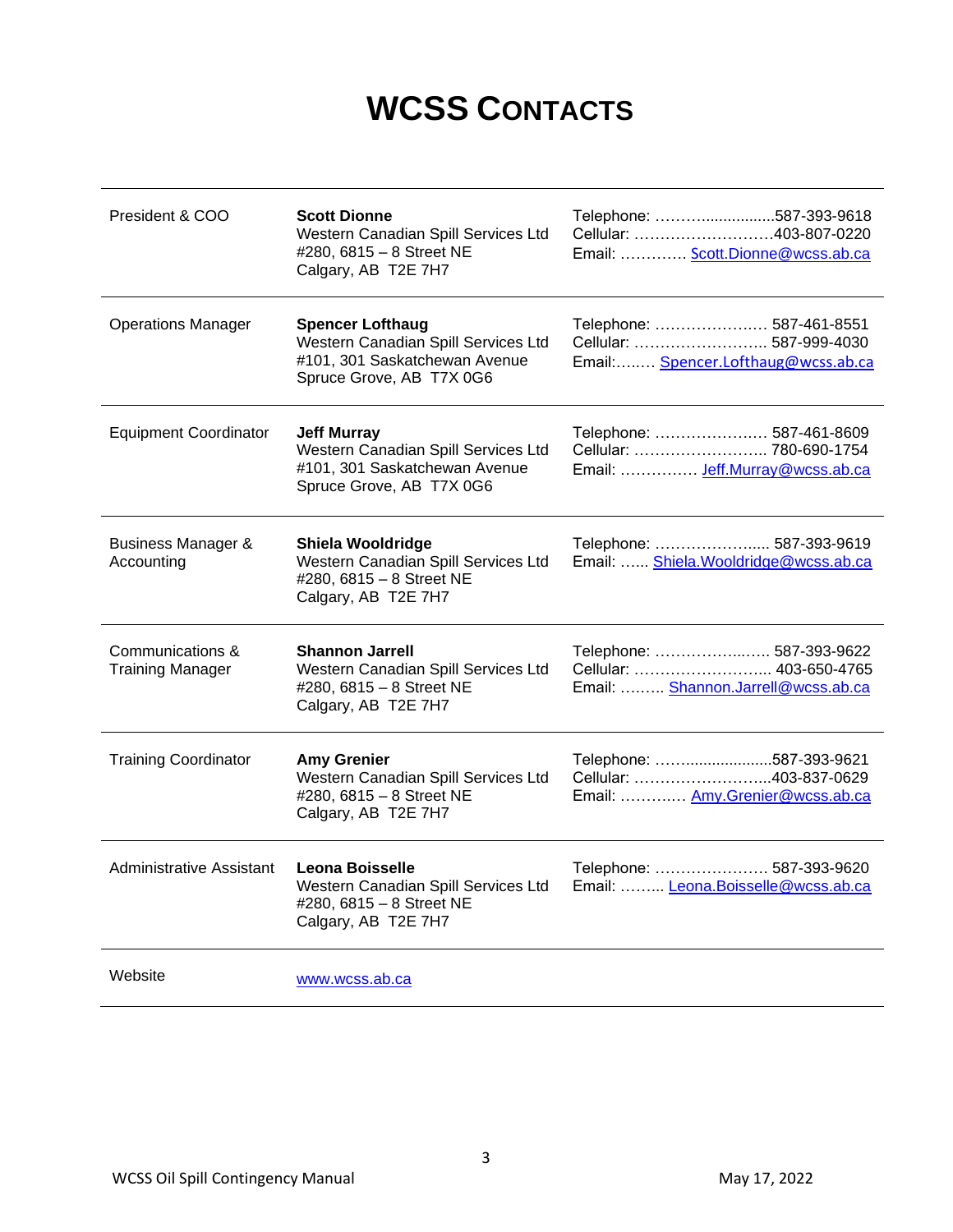#### **WCSS EXECUTIVE SUB-COMMITTEE**

| <b>Nolan Steinwand</b><br><b>Provincial Chair</b>        | Telephone:<br>Cellular:<br>Email:                      | 403-351-4051<br>587-215-5442<br>nsteinwand@petronascanada.com              |
|----------------------------------------------------------|--------------------------------------------------------|----------------------------------------------------------------------------|
| <b>Adam Szoke</b>                                        | Coop <sub>2</sub><br>Telephone:<br>Cellular:<br>Email: | 403-580-8529<br>403-952-9760<br>adam.szoke@cnrl.com                        |
| <b>Marvin St. Louis</b>                                  | Coop 3<br>Telephone:<br>Cellular:<br>Email:            | 403-788-2350<br>403-740-6095<br>mstlouis@emberresources.com                |
| <b>Mark Jones (Alternate</b><br><b>Provincial Chair)</b> | Coop 4<br>Telephone:<br>Cellular:<br>Email:            | 780-449-2269<br>780-720-2561<br>mark.jones@interpipeline.com               |
| <b>Chris Labrie</b>                                      | Coop 6<br>Telephone:<br>Cellular:<br>Email:            | 780-849-3800 Ext. 2015<br>780-805-5480<br>chris.labrie@plainsmidstream.com |
| <b>Morgan Alexander</b>                                  | Coop 7<br>Telephone:<br>Cellular:<br>Email:            | 780-997-4063<br>780-991-0582<br>malexander@wolfmidstream.com               |
| <b>Carl Reimer</b>                                       | Coop 9<br>Telephone:<br>Cellular:<br>Email:            | 250-262-3456<br>250-262-8752<br>carl.reimer@northrivermidstream.com        |
| <b>Stephen Michalsky</b>                                 | Cellular:<br>Email:                                    | 403-636-1090<br>stephen.michalsky@bonavistaenergy.com                      |
| <b>Trent Myck</b>                                        | Cellular:<br>Email:                                    | 780-621-2723<br>tmyck@xplornet.ca                                          |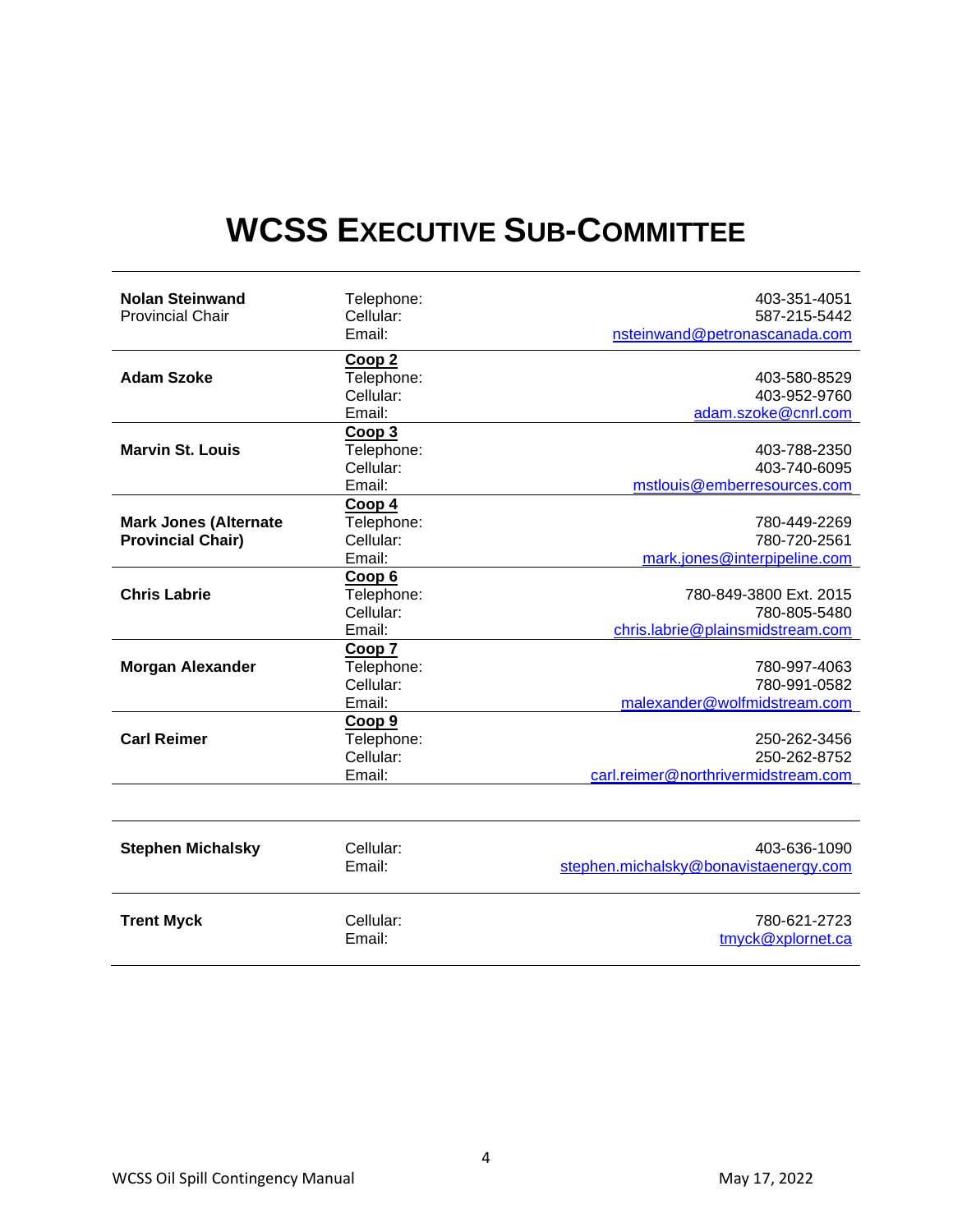### **WCSS CHAIRS & ALTERNATE CHAIRS**

Please refer to our website [www.wcss.ab.ca](http://www.wcss.ab.ca/) for up-to-date information

|                   | <b>CHAIRS AND ALTERNATE CHAIRS</b> |                                  |
|-------------------|------------------------------------|----------------------------------|
| Coop 1            | Derren Weimer                      | Cell:<br>780-205-1193            |
| Chair             | Canadian Natural Resources Ltd     |                                  |
|                   |                                    | derren.weimer@cnrl.com           |
| Coop 1            | <b>Scott Nelson</b>                | Ph:<br>306-387-6447 ext. 1       |
| Alternate Chair   | Plains Midstream                   | 780-808-1505<br>Cell:            |
|                   |                                    |                                  |
|                   |                                    | scott.nelson@plainsmidstream.com |
| Coop 2            | Mike Peacock                       | 403-767-6971<br>Ph:              |
| Chair             | <b>Crescent Point Energy</b>       | 403-510-8353<br>Cell:            |
|                   |                                    | mpeacock@crescentpointenergy.com |
| Coop 2            | Rebecca Wade                       | Ph:<br>403-218-9568              |
| Alternate Chair   | Inter Pipeline Ltd                 | 587-888-5375<br>Cell:            |
|                   |                                    | rebecca.wade@interpipeline.com   |
| Coop 2            | Duane Bolin                        | Ph:<br>403-361-2225              |
| Alternate Chair   | <b>Ember Resources Ltd</b>         | 403-823-0532<br>Cell:            |
|                   |                                    |                                  |
|                   |                                    | dbolin@emberresources.com        |
| Coop <sub>2</sub> | <b>Walter Nasse</b>                | 403-501-4342<br>Cell:            |
| Alternate Chair   | Inter Pipeline Ltd                 |                                  |
|                   |                                    | walter.nasse@interpipeline.com   |
| Coop 3            | <b>Matt Martens</b>                | Ph:<br>780-888-7606              |
| Chair             | Gibson Energy                      | 780-888-7382<br>Cell:            |
|                   |                                    |                                  |
|                   |                                    | mmartens@gibsonenergy.com        |
| Coop 3            | <b>Tim Abel</b>                    | Ph:<br>780-888-2606              |
| Alternate Chair   | Inter Pipeline Ltd                 | Cell:<br>780-888-1900            |
|                   |                                    | tim.abel@interpipeline.com       |
| Coop 3            | Sheldon Burns                      | 403-318-8091<br>Cell:            |
| Alternate Chair   | Certus Oil & Gas Inc               |                                  |
|                   |                                    |                                  |
|                   |                                    | sheldon.burns@certusoil.com      |
| Coop 3            | Jack Dawbin                        | Ph:<br>403-788-2350              |
| Alternate Chair   | <b>Ember Resources Ltd</b>         | Cell:<br>403-620-1107            |
|                   |                                    |                                  |
|                   |                                    | jdawbin@emberresources.com       |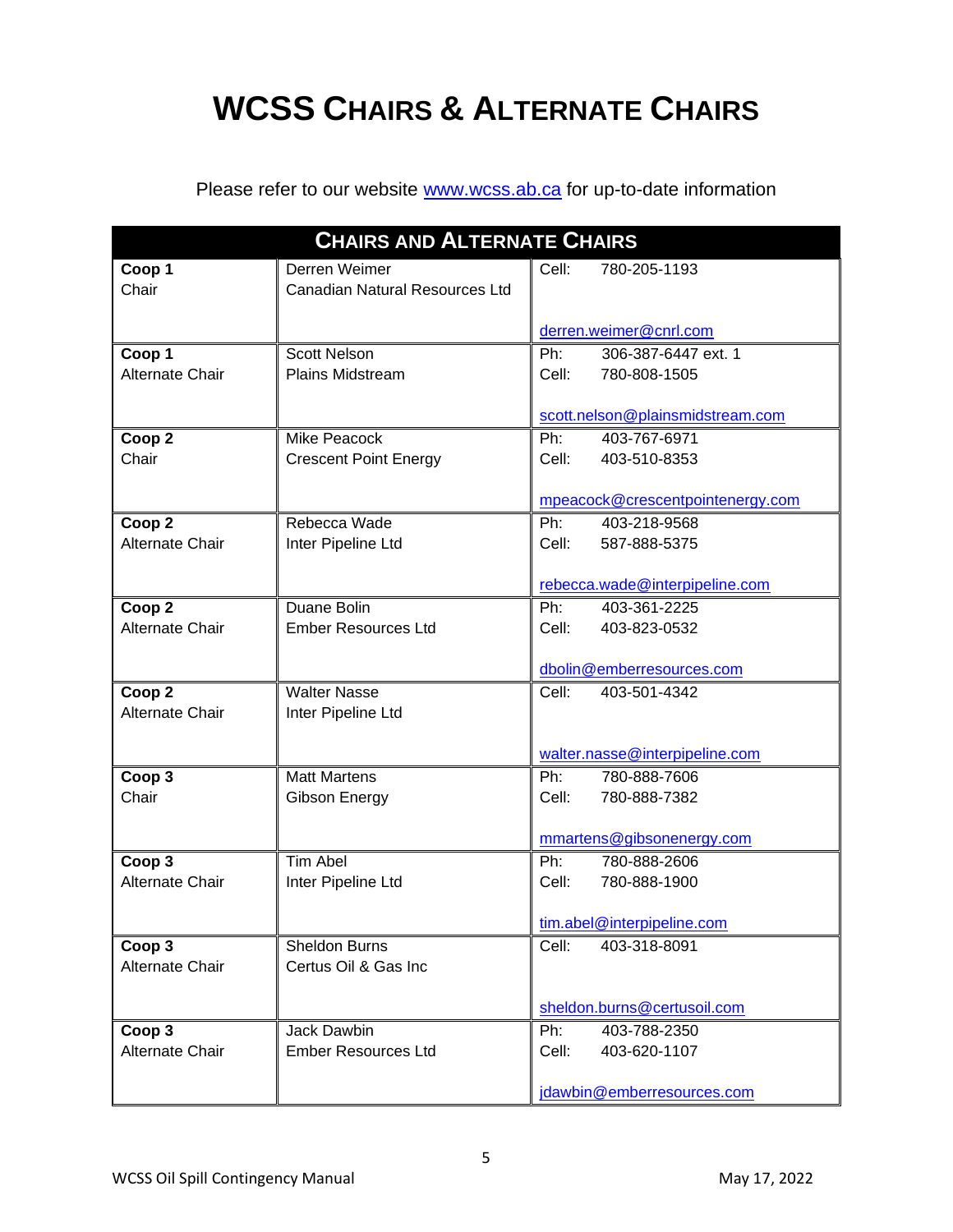|                           | <b>CHAIRS AND ALTERNATE CHAIRS</b> |                                     |
|---------------------------|------------------------------------|-------------------------------------|
| Coop 4                    | <b>Terry Willoughby</b>            | 780-514-7083<br>Ph:                 |
| Chair                     | <b>Ridgeback Resources</b>         | Cell:<br>780-621-0724               |
|                           |                                    |                                     |
|                           |                                    | twilloughby@ridgeback.com           |
| Coop 4                    | Ryan Pearson                       | Ph:<br>780-542-8683                 |
| Alternate Chair           | <b>Obsidian Energy</b>             | Cell:<br>780-268-4072               |
|                           |                                    |                                     |
|                           |                                    | ryan.pearson@obsidianenergy.com     |
| Coop 4                    | Ryan Bauer                         | Ph:<br>780-400-2680                 |
| Alternate Chair           | Plains Midstream Canada ULC        | Cell:<br>780-222-9345               |
|                           |                                    |                                     |
|                           |                                    | ryan.bauer@plainsmidstream.com      |
| Coop 4                    | Mark Jones                         | Ph:<br>780-449-2269                 |
| Alternate Chair           | Inter Pipeline Ltd                 | Cell:<br>780-720-2561               |
|                           |                                    |                                     |
|                           |                                    | mark.jones@interpipeline.com        |
| Coop 5                    | Arlen Hogg                         | Ph:<br>780-832-4190                 |
| Chair                     | Canadian Natural Resources Ltd     | Cell:<br>587-298-7353               |
|                           |                                    |                                     |
|                           |                                    | arlen.hogg@cnrl.com                 |
| Coop 5                    | Mike Doerksen                      | Cell:<br>780-622-7358               |
| Alternate Chair           | <b>Energy Transfer Canada</b>      |                                     |
|                           |                                    |                                     |
|                           |                                    | michael.doerksen@energytransfer.com |
| Coop 5                    | Sandra Miller                      | Ph:<br>780-512-2061                 |
| Alternate Chair           | <b>ARC Resources Ltd</b>           | Cell:<br>780-296-5822               |
|                           |                                    |                                     |
|                           |                                    | smiller@arcresources.com            |
| Coop 6                    | <b>Chris Labrie</b>                | Ph:<br>780-849-3800 Ext. 2015       |
| Chair                     | Plains Midstream Canada            | Cell:<br>780-805-5480               |
|                           |                                    | chris.labrie@plainsmidstream.com    |
|                           |                                    |                                     |
| Coop 6<br>Alternate Chair | Neale Rushoway                     | Cell:<br>780-333-5195               |
|                           | Cardinal Energy Ltd.               |                                     |
|                           |                                    | nealer@cardinalenergy.ca            |
| Coop 6                    | James Zuk                          | Ph:<br>780-333-7832                 |
| Alternate Chair           | Canadian Natural Resources Ltd     | Cell:<br>780-333-5851               |
|                           |                                    |                                     |
|                           |                                    | james.zuk@cnrl.com                  |
| Coop 6                    | Rodney Cardinal                    | Ph:<br>780-849-7553                 |
| Alternate Chair           | Pembina Pipeline Corporation       |                                     |
|                           |                                    |                                     |
|                           |                                    | rcardinal@pembina.com               |
|                           |                                    |                                     |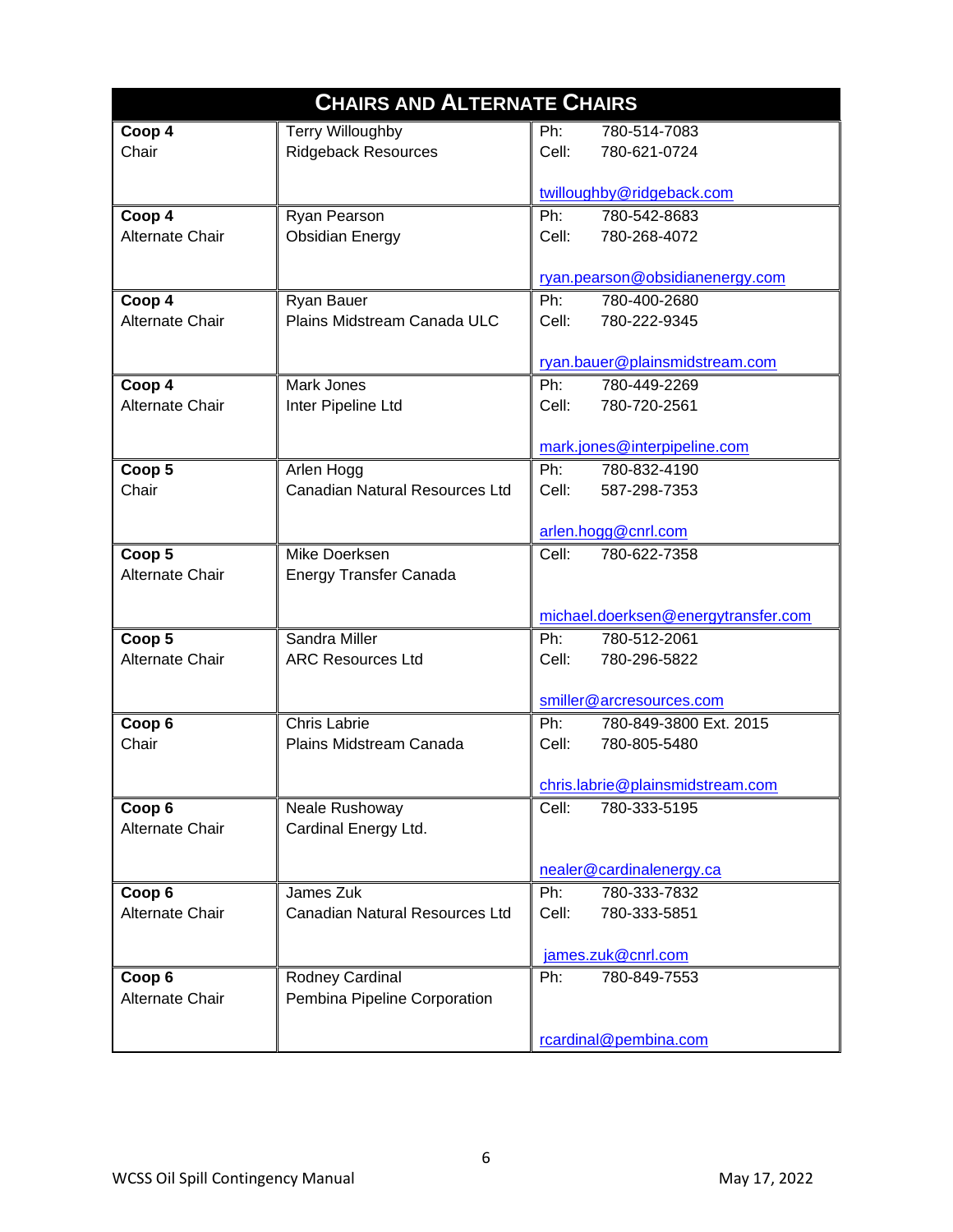|                 | <b>CHAIRS AND ALTERNATE CHAIRS</b> |                                     |
|-----------------|------------------------------------|-------------------------------------|
| Coop 7          | Morgan Alexander                   | 780-997-4063<br>Ph:                 |
| Chair           | <b>Wolf Midstream</b>              | 780-991-0582<br>Cell:               |
|                 |                                    |                                     |
|                 |                                    | malexander@wolfmidstream.com        |
| Coop 7          | <b>Kevin Mosich</b>                | Ph:<br>780-743-2580                 |
| Alternate Chair | Pembina Pipeline                   | Cell:<br>780-520-1249               |
|                 |                                    |                                     |
|                 |                                    | kmosich@pembina.com                 |
| Coop 8          | James Barnhill                     | Ph:<br>780-956-8052                 |
| Chair           | Husky Energy                       | Cell:<br>780-956-1814               |
|                 |                                    |                                     |
|                 |                                    | james.barnhill@huskyenergy.com      |
| Coop 8          | <b>Matt Neudorf</b>                | Ph:<br>780-618-3805                 |
| Alternate Chair | Plains Midstream Canada            |                                     |
|                 |                                    |                                     |
|                 |                                    | matthew.neudorf@plainsmidstream.com |
| Coop 9          | <b>Carl Reimer</b>                 | Ph:<br>250-262-3456                 |
| Chair           | North River Midstream              | 250-262-8752<br>Cell:               |
|                 |                                    |                                     |
|                 |                                    | carl.reimer@northrivermidstream.com |
| Coop 9          | Don Brown                          | Cell:<br>250-775-0364               |
| Alternate Chair | Canadian Natural Resources Ltd     |                                     |
|                 |                                    |                                     |
|                 |                                    | don.brown@cnrl.com                  |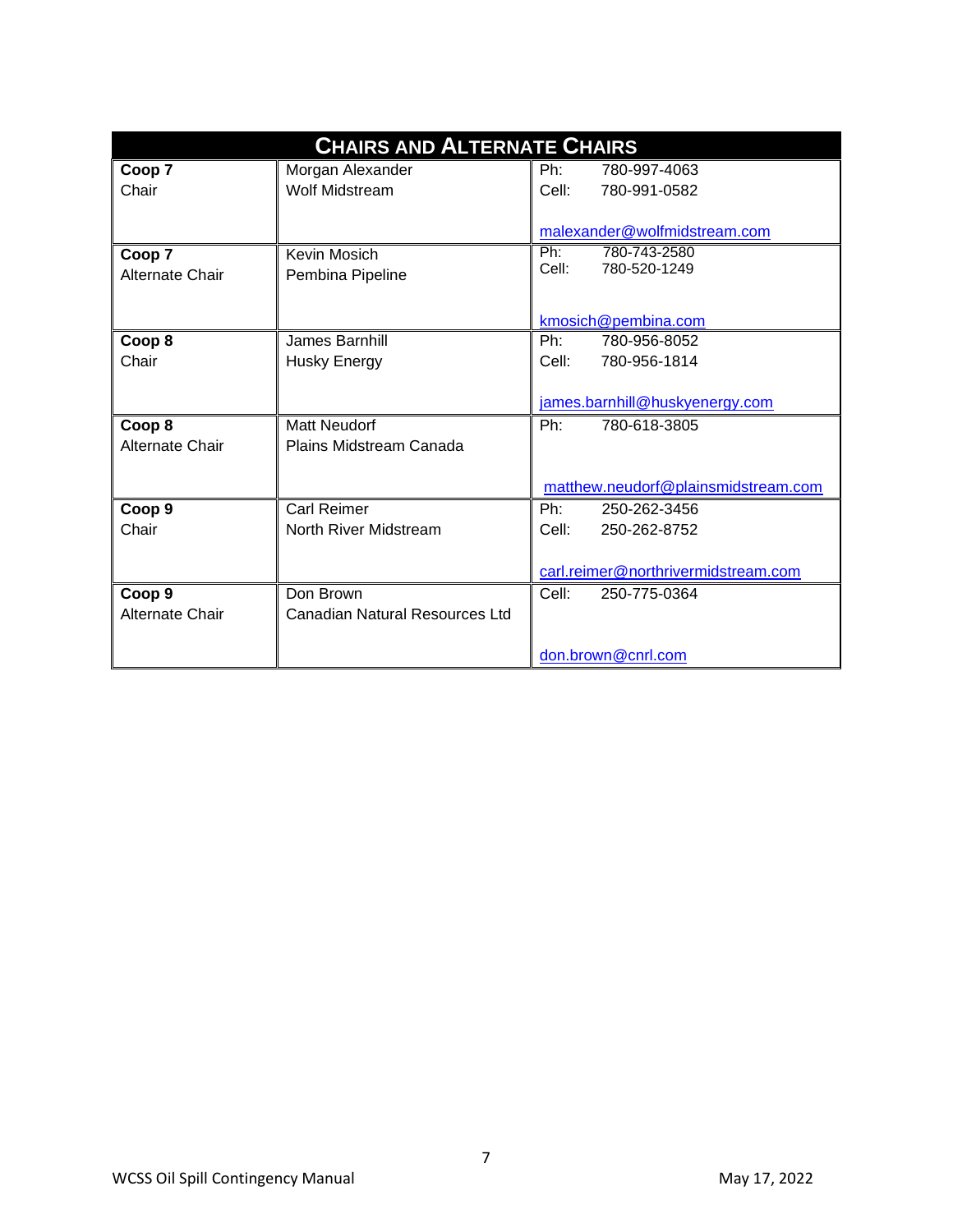#### **WCSS ADMINISTRATORS**

|                                                                                                                | <b>ADMINISTRATORS</b>                                                                 |                                                                         |
|----------------------------------------------------------------------------------------------------------------|---------------------------------------------------------------------------------------|-------------------------------------------------------------------------|
| Administrator<br>- Coop 1<br>- Coop 2<br>- Coop 3<br>- Coop 4<br>$-Coop 5$<br>- Coop 7<br>- Coop 8<br>- Coop 9 | Shannon Jarrell<br>PO Box 503, 3545 32 <sup>nd</sup> Ave NE<br>Calgary, AB<br>T1Y 6M6 | lPh: 587-393-9622<br>Cell: 403-650-4765<br>shannon.jarrell@wcss.ab.ca   |
| Administrator<br>- Coop 6                                                                                      | April Poirier<br>ADP Admin Services<br><b>Box 656</b><br>Swan Hills, AB T0G 2C0       | lPh:<br>780-333-7804<br>780-333-8622<br>Cell:<br>april.poirier@cnrl.com |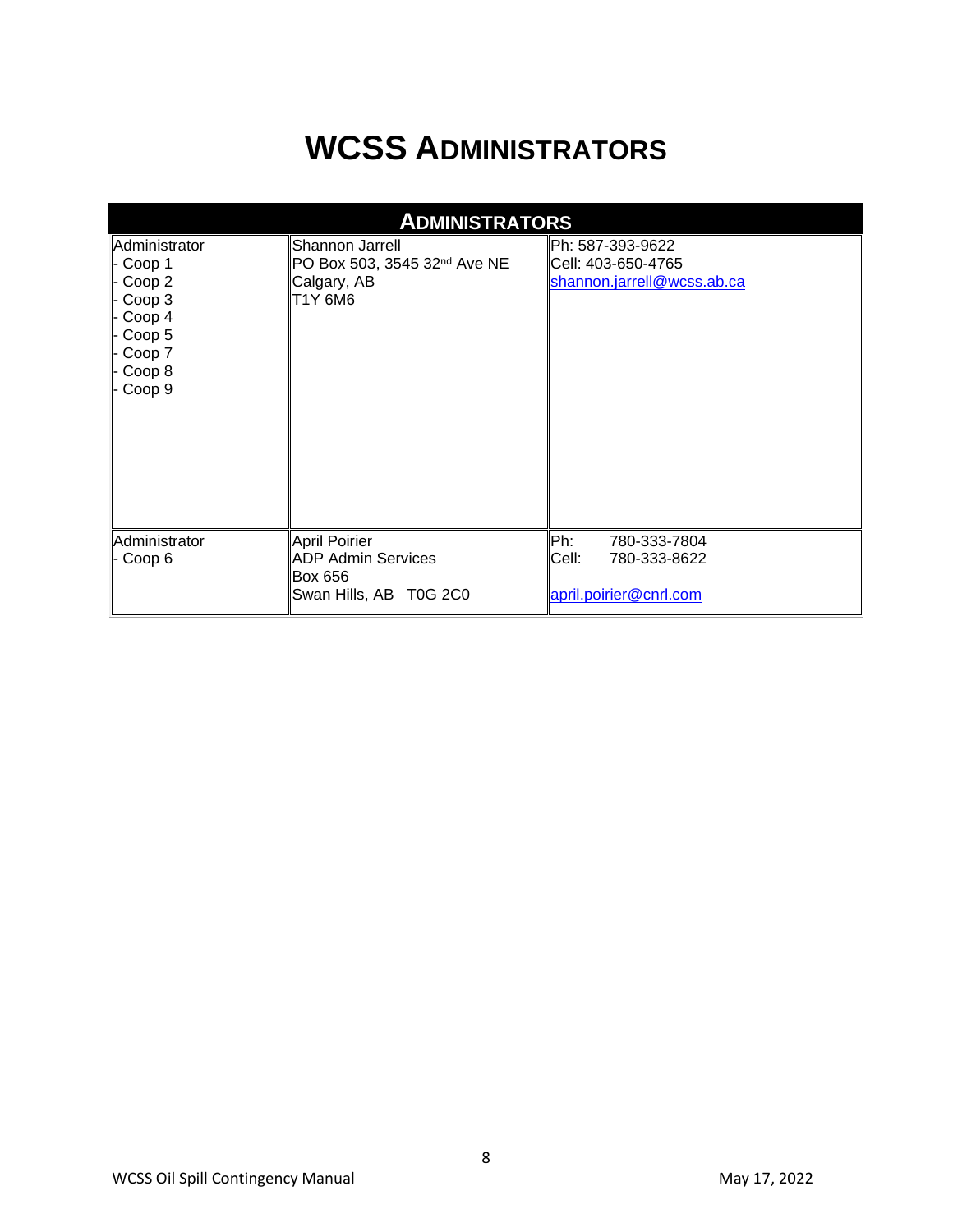#### **2.3.2 MAP OF PROVINCIAL COOPERATIVE BOUNDARIES**



 $\Box$  Identify area of interest.

 $\Box$  Refer to the following map that outlines Cooperative geographic areas.

Contact WCSS as necessary: Box 503, 3545 - 32 Avenue N.E., Calgary, Alberta  $T1Y6M6$ Telephone: 587-393-9620 E-Mail: [info@wcss.ab.ca](mailto:info@wcss.ab.ca) Website: [www.wcss.ab.ca](http://www.wcss.ab.ca/)

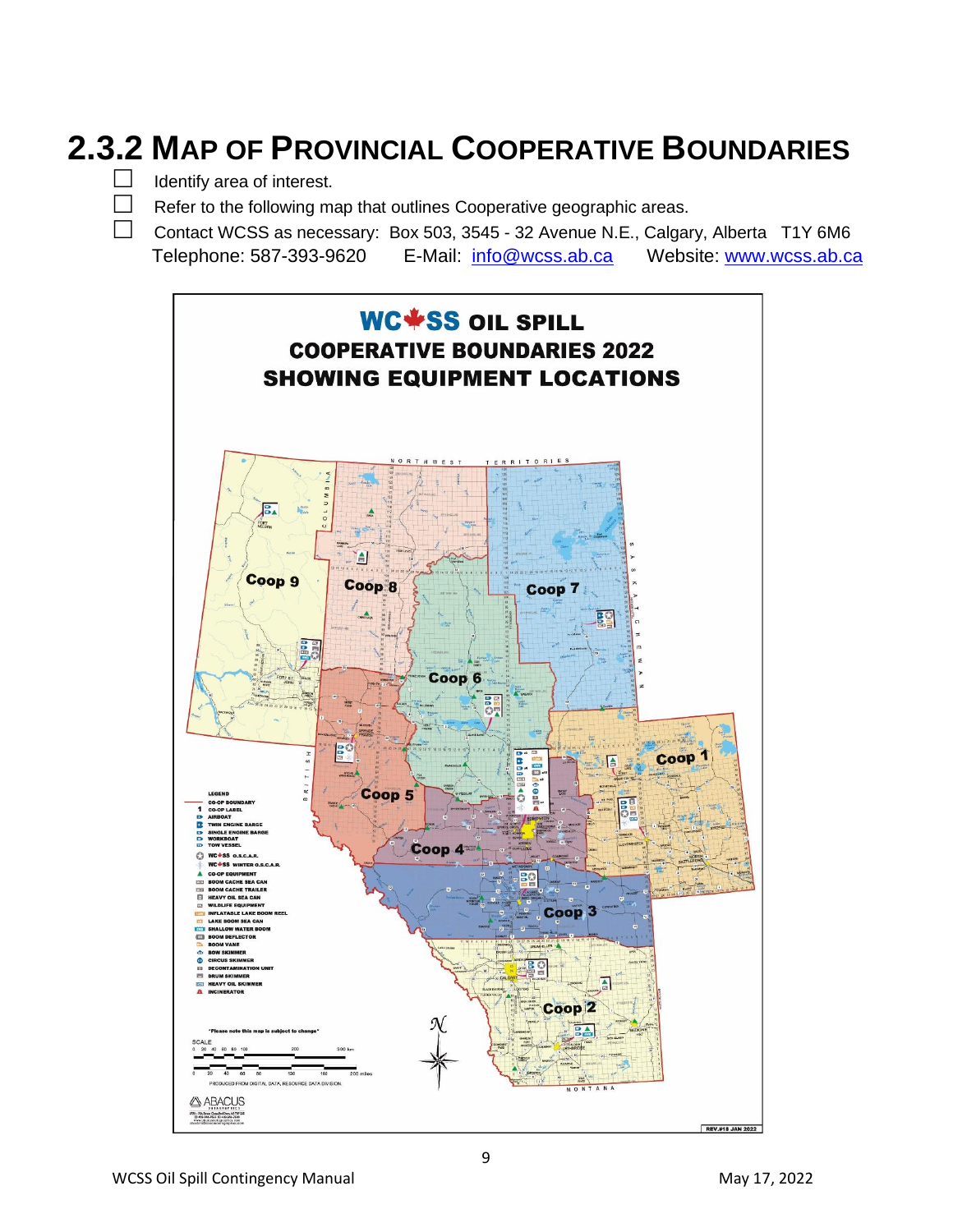# 2.3.3 WCSS EQUIPMENT CUSTODIAN **2.3.3 WCSS EQUIPMENT CUSTODIAN**  CONTACT LIST **CONTACT LIST**

To view a detailed list of WCSS Equipment Inventory, please refer to www.wcss.ab.ca To view a detailed list of WCSS Equipment Inventory, please refer to [www.wcss.ab.ca](http://www.wcss.ab.ca/)

| $\overline{\text{Coop}}$ | Equipment Storage<br>Location | Custodian     | Contact Information         | Equipment                      | <b>Transportation Requirements</b> |
|--------------------------|-------------------------------|---------------|-----------------------------|--------------------------------|------------------------------------|
|                          | 5502 - 63 Avenue              | Bry-Tan       | 780-875-9250<br>24hr:       | 52' OSCAR Trailer              | semi-tractor                       |
|                          | Lloydminster, AB              | Trucking Ltd. | Alternate Contact:          | 40' Heavy Oil Sea Can 9'6"h    | winch tractor/low-boy trailer      |
|                          | T9V 3T8                       |               | <b>Mike Savoy</b>           | Heavy Oil Skimmer & Power Pak  | See above                          |
|                          |                               |               | 780-205-1471<br>Cell:       | (inside 40' Heavy Oil Sea Can) |                                    |
|                          |                               |               |                             | Work Boats (2)                 | 1/2 ton truck w/ 2" ball hitch     |
|                          |                               |               |                             | 20' Winter OSCAR Trailer       | 1-ton w/ 2-5/16" ball hitch        |
|                          |                               |               |                             | Drum Skimmer w/ Power Pak      | 1/ <sub>2</sub> ton truck          |
|                          |                               |               |                             | 40' Lake Boom Sea Can          | winch tractor/trailer              |
|                          | Cenovus Parking Lot.          | Cenovus       | Tobin<br><b>Marcus</b>      | 20' ISRU Sea Can               | winch tractor/trailer              |
|                          | Junction of Hwy 41 &          | Energy        | 780-573-7110<br><u>Celi</u> |                                |                                    |
|                          | 55 at 4006 Hwy 55             |               |                             |                                |                                    |
|                          | La Corey, Alberta             |               |                             | 16' Wildlife Trailer           | 1/2 ton truck w/ 2" ball hitch     |
|                          | <b>TOA 2E0</b>                |               |                             |                                |                                    |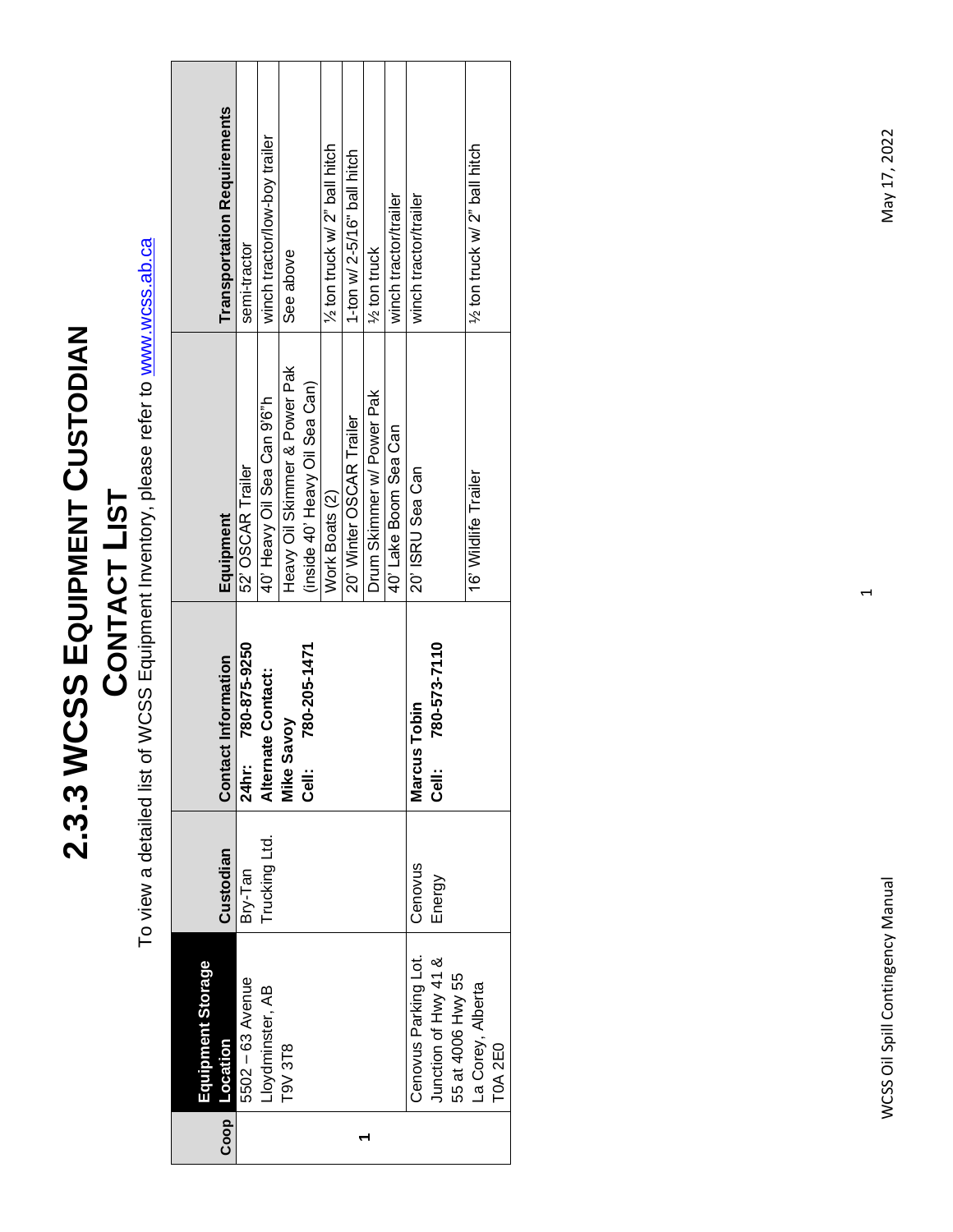| <b>Transportation Requirements</b> | winch tractor/trailer  | 1/2 ton truck         | semi-tractor                 | 1/2 ton truck w/ 2" ball hitch | 1/ <sub>2</sub> ton truck | 1/2 ton truck w/ 2" ball hitch | winch tractor/trailer | 1/ <sub>2</sub> ton truck | 1/2 ton truck w/ 2" ball hitch | 1/ <sub>2</sub> ton truck              |                  | 1-ton truck w/ 2-5/16" ball hitch | % ton truck w/ 2" ball hitch |              | 1-ton w/ 2-5/16" ball hitch |                              |         | 1-ton truck w/ 2-5/16" ball hitch |                       |                     | 1-ton truck w/ 2-5/16" ball hitch |                       |                |                            | 1-ton truck w/ 2-5/16" ball hitch |                 |                      |               |                       |                               |                    |
|------------------------------------|------------------------|-----------------------|------------------------------|--------------------------------|---------------------------|--------------------------------|-----------------------|---------------------------|--------------------------------|----------------------------------------|------------------|-----------------------------------|------------------------------|--------------|-----------------------------|------------------------------|---------|-----------------------------------|-----------------------|---------------------|-----------------------------------|-----------------------|----------------|----------------------------|-----------------------------------|-----------------|----------------------|---------------|-----------------------|-------------------------------|--------------------|
| Equipment                          | 40' Boom Cache Sea Can | Boom Deflector (2)    | 52' OSCAR Trailer            | Work Boats (2)                 | Drum Skimmer w/ Power Pak | 16' Wildlife Trailer           | 20' ISRU Sea Can      | 400' Shallow Water Boom   | Work Boats (2)                 | Turner Valley Gates (5)                | 24' ISRU Trailer |                                   | 14' Wildlife Trailer         |              | 24' ISRU Trailer            |                              |         | 24' ISRU Trailer                  |                       |                     | 24' ISRU Trailer                  |                       |                |                            | 24' ISRU Trailer                  |                 |                      |               |                       |                               |                    |
| <b>Contact Information</b>         | Haupt<br>Kale I        | 780-514-9858<br>Cell: | 403-203-3336<br><b>24hr:</b> | Toll Free:                     | 1-877-471-3336            |                                | Adrian Schuurman      | 403-795-9985<br>Cell:     | 403-329-0427<br>24hr:          | 403-327-4660<br>င္ပိ<br>Ext. 2<br>Fax: |                  | Rob Drader                        | 403-362-7100<br>24hr:        | 403-362-1945 | orsheim<br>Lee B            | 403-820-0582<br><b>24hr:</b> |         | <b>Miller</b><br>Cam I            | 403-580-7133<br>24hr: | 403-581-8467<br>4i: | Torrens<br><b>Todd</b>            | 403-625-0805<br>Cell: | Suitor<br>Reed | 403-601-4041<br><u>ដ</u> ៍ | <b>Maureen Pasion</b>             | 403-369-0122    | <b>Control Room:</b> | Non-Emergency | 403-627-2602<br><br>ه | 403-627-4200*<br><b>24hr:</b> | (*Emergency Only*) |
| Custodian                          | Proactive              | Environmental         |                              |                                |                           |                                | Midwest               | Pumps Ltd.                |                                |                                        |                  | Absolute                          | Safety                       |              | Performance                 | Steam Ltd                    |         | Enerplus Corp                     |                       |                     | Crescent Point                    | Energy Corp           |                |                            | Pieridae                          | Energy          |                      |               |                       |                               |                    |
| Equipment Storage<br>Location      | 5535 - 56 Ave SE       | Calgary, AB           | T2C3X6                       |                                |                           |                                | $311 - 33$ Street N.  | Lethbridge, AB            |                                |                                        |                  | Bay #2, 600 Industrial            | Road Brooks, AB              |              | 240 Grove PI.               | Drumheller, AB               | TOJ 0Y0 | Medicine Hat                      | 15-7-13-5 W4M         |                     | Turner Valley                     | 10-12-19-2 W5M        |                |                            | Waterton Gas Plant                | SE 1/24-4-1 W5M |                      |               |                       |                               |                    |
| Coop                               |                        |                       |                              |                                |                           |                                |                       |                           |                                |                                        |                  |                                   |                              |              | 2                           |                              |         |                                   |                       |                     |                                   |                       |                |                            |                                   |                 |                      |               |                       |                               |                    |

 $\overline{c}$ 

## May 17, 2022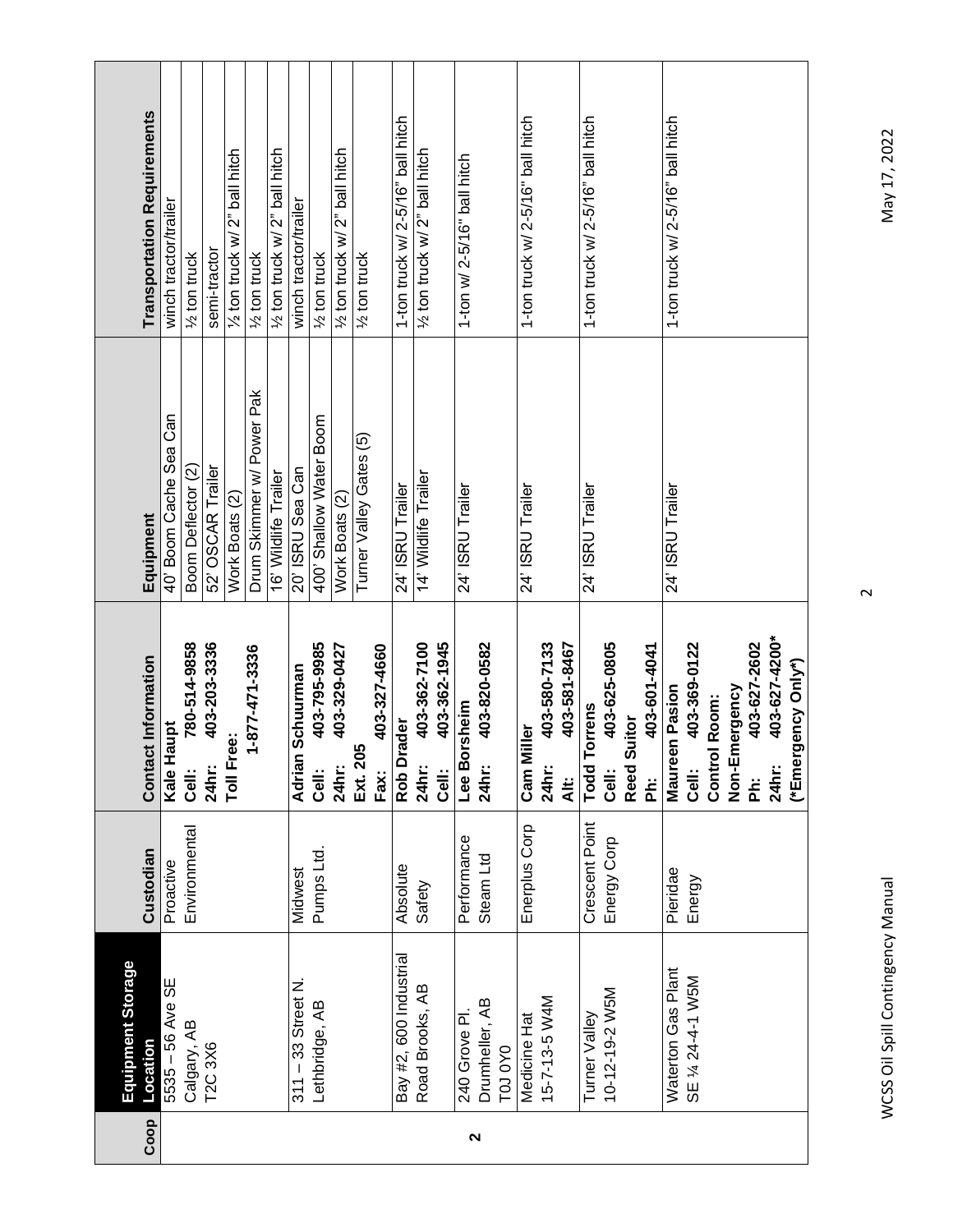|      | Equipment Storage     |               |                     |                        |                           |                                    |
|------|-----------------------|---------------|---------------------|------------------------|---------------------------|------------------------------------|
| Coop | Location              | Custodian     | Conta               | <b>Ict Information</b> | Equipment                 | <b>Transportation Requirements</b> |
|      | Garnet's Oilfield     | GWG           | Danny Conn          |                        | 52' OSCAR Trailer         | Semi-tractor                       |
|      | Trucking Inc          | Investments   | Cell:               | 403-391-6904           | Workboats (2)             | 1/2 ton truck w/ 2" ball hitch     |
|      | 4025 Charles Street   | $\frac{1}{2}$ | 24hr:               | 1-403-346-7668         | 40' Lake Boom Sea Can     | winch tractor/trailer              |
|      | Red Deer County, AB   |               | Fax:                | 403-340-3848           | Drum Skimmer w/ Power Pak | 1/ <sub>2</sub> ton truck          |
|      | <b>T4S 2B3</b>        |               |                     |                        |                           |                                    |
|      | 71031 Twp Rd 39-2     | Challand      | Challand<br>Clint ( |                        | 20' ISRU Sea Can          | winch tractor/trailer              |
|      | Rocky Mountain        | Excavating    | 24hr:               | 403-845-2469           |                           |                                    |
|      | House, AB T4T 1B4     | td.<br>Li     | <b>Cell:</b>        | 403-845-0018           |                           |                                    |
| ო    |                       |               | Fax:                | 403-845-4844           |                           |                                    |
|      | Sundre                | Al Saunders   | Monica Lavery       |                        | 24' ISRU Trailer          | 1-ton w/ 2-5/16" ball hitch        |
|      | NE % 21-34-5 W5M      | Contracting   | Cell:               | 587-998-3705           |                           |                                    |
|      | Hamlet at James River | ن<br>⊇        | <b>24hr:</b>        | 403-638-4261           |                           |                                    |
|      | Bridge, AB            |               | Kent !              | Saunders (alt)         |                           |                                    |
|      | TOM <sub>1CO</sub>    |               | ۔<br>گ              | 403-638-8111           |                           |                                    |
|      | Range Rd 100A         | Bromby        | Bromby<br>Gary      |                        | 20' ISRU Sea Can          | winch tractor/trailer              |
|      | Hardisty, AB          | Welding       | 24hr/Cell:          |                        |                           |                                    |
|      | <b>T0B1V0</b>         |               |                     | 780-888-1095           |                           |                                    |
|      |                       |               | <b>Office:</b>      | 780-888-0005           |                           |                                    |
|      |                       |               |                     |                        |                           |                                    |

May 17, 2022

 $\sim$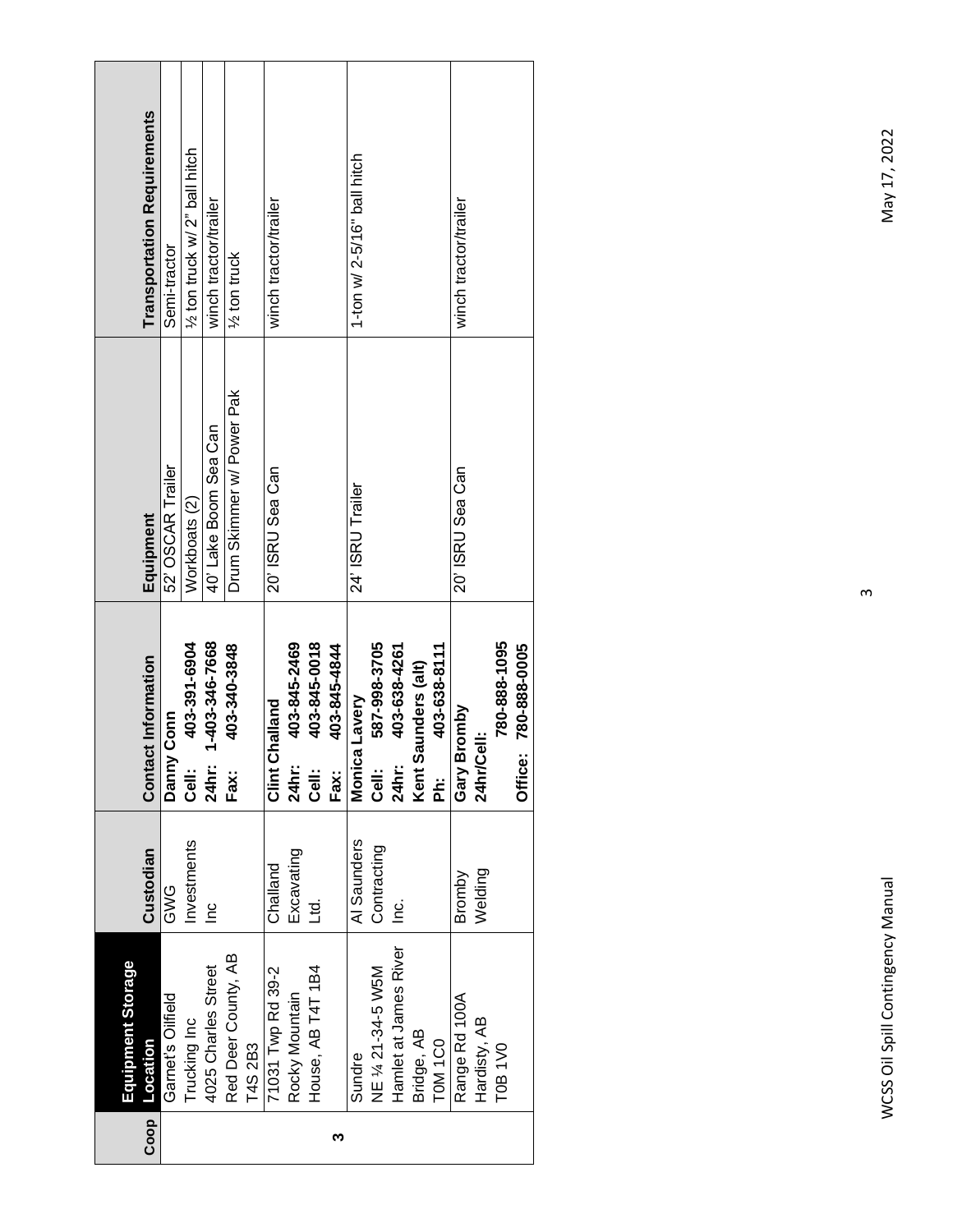| Coop | Equipment Storage<br>Location | Custodian        | <b>Contact Information</b>                | Equipment                         | <b>Transportation Requirements</b>       |
|------|-------------------------------|------------------|-------------------------------------------|-----------------------------------|------------------------------------------|
|      | 10499 David Rd.               | <b>JVC</b> Group | 9/10-554-087<br>24hr:                     | 52' OSCAR Sea Can (14,500kg)      | winch tractor/trailer                    |
|      | Acheson, AB                   |                  | David King:                               | 20' ISRU Sea Can                  | winch tractor/trailer                    |
|      | <b>T7X 6A4</b>                |                  | 14-0092<br>780-51                         | 16' Winter OSCAR Trailer          | % ton truck w/ 2-5/16" ball hitch        |
|      |                               |                  | Rob Ferretti                              | 45' Boom Cache Trailer            | semi-tractor                             |
|      |                               |                  | 780-237-6682                              | 40' Boom Cache Sea Can            | winch tractor/trailer                    |
|      |                               |                  |                                           | Work Boats (7)                    | 1/2 ton truck w/ 2" ball hitch           |
|      |                               |                  |                                           | Twin Engine Barge w/ Bow          | 1-ton truck w/ 2-5/16" ball hitch, elec. |
|      |                               |                  |                                           | Skimmer                           | brakes                                   |
|      |                               |                  |                                           | Air Boats (3)                     | % ton truck w/ 2-5/16" ball hitch        |
|      |                               |                  |                                           | 16' Wildlife Trailer              | 1/2 ton truck w/ 2-5/16" ball hitch      |
|      |                               |                  |                                           | 20' Decontamination Sea Can       | winch tractor/trailer                    |
|      |                               |                  |                                           | Incinerator                       | semi-tractor                             |
|      |                               |                  |                                           | Inflatable Lake Boom Reel Trailer | 1-ton truck w/ 2-5/16" ball hitch, elec. |
|      |                               |                  |                                           |                                   | brakes                                   |
|      |                               |                  |                                           | Tow Vessel                        | 1/2 ton truck w/ 2" ball hitch           |
| 4    |                               |                  |                                           | Shallow Draft Boom Vane (2)       | 1/ <sub>2</sub> ton truck                |
|      |                               |                  |                                           | Drum Skimmers (7) w/ Power Paks   | 1/ <sub>2</sub> ton truck                |
|      |                               |                  |                                           | Circus Skimmer w/ Power Pak       | 1/2 ton truck w/ deck                    |
|      |                               |                  |                                           | Boom Deflectors (8)               | 1/ <sub>2</sub> ton truck                |
|      |                               |                  |                                           | 400' Shallow Water Boom           | 1/ <sub>2</sub> ton truck                |
|      | $5612 - 58$ Ave               | Hell Hounds      | Hlushak<br>Calvin                         | 20' ISRU Sea Can 9'6" high        | winch tractor/low-boy trailer            |
|      | Drayton Valley, AB            | Hauling          | 780-621-6301<br>$\ddot{\hat{\mathbf{z}}}$ |                                   |                                          |
|      | Edson                         | Formula          | Sean Smith                                | 20' ISRU Sea Can                  | winch tractor/trailer                    |
|      | 01-13-053-18 W5M              | Powell           | 780-712-6110,<br>24hr:                    |                                   |                                          |
|      | 53206 RR 180                  |                  | 3 for dispatch<br>Press                   |                                   |                                          |
|      | Yellowhead County             |                  | 780-712-3564<br><u>ili</u><br>O           |                                   |                                          |
|      | Whitecourt                    | Mega C           | Carl Lehman                               | 20' ISRU Sea Can                  | winch tractor/trailer                    |
|      | 5920 - 11A RR114B             |                  | 780-778-1781<br>Cell:                     |                                   |                                          |
|      | SE-17-59-11 W5M               |                  | Pat Lehman                                |                                   |                                          |
|      |                               |                  | 780-778-0633<br>Cell:                     |                                   |                                          |
|      |                               |                  | Sekulich<br>Terry                         |                                   |                                          |
|      |                               |                  | 780-779-7046                              |                                   |                                          |

4

### May 17, 2022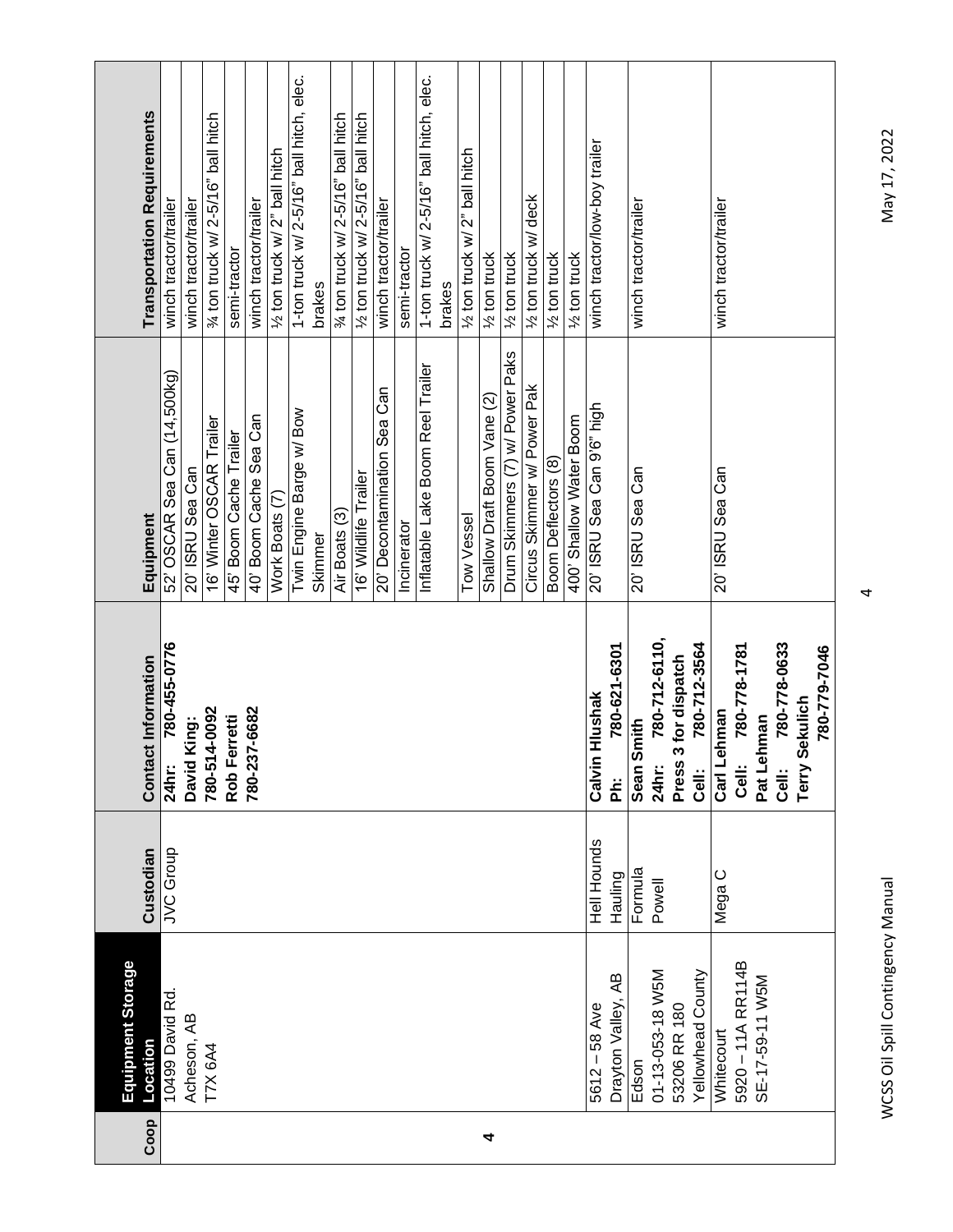| <b>Transportation Requirements</b> | semi-tractor      | % ton truck w/ 2-5/16" ball hitch | 1/2 ton truck w/ 2" ball hitch | % ton truck w/ 2-5/16" ball hitch | winch tractor/trailer        |                 |                       | winch tractor/trailer |                              |                              | winch tractor/trailer |                         |               |                 | winch tractor/trailer        |                           |                       |                          |              |                           | winch tractor & low boy trailer |                              |                   |                              |             |           |
|------------------------------------|-------------------|-----------------------------------|--------------------------------|-----------------------------------|------------------------------|-----------------|-----------------------|-----------------------|------------------------------|------------------------------|-----------------------|-------------------------|---------------|-----------------|------------------------------|---------------------------|-----------------------|--------------------------|--------------|---------------------------|---------------------------------|------------------------------|-------------------|------------------------------|-------------|-----------|
| Equipment                          | 52' OSCAR Trailer | 16' Winter OSCAR Trailer          | Workboats (2)                  | 14' Wildlife Trailer              | 20' ISRU Sea Can             |                 |                       | 20' ISRU Sea Can      |                              |                              | 20' ISRU Sea Can      |                         |               |                 | 20' ISRU Sea Can             |                           |                       |                          |              |                           | 20' ISRU Sea Can (9'6" high)    |                              |                   |                              |             |           |
| <b>Contact Information</b>         | 780-532-4331<br>ä | 780-532-4405<br>Fax:              |                                |                                   | 587-343-5824<br><b>24hr:</b> | Sandra Miller   | 780-296-5822          | Marko Hackenberg      | 780-827-5353<br><b>24hr.</b> | 780-827-6061<br><b>Cell:</b> | Dispatch:<br>24hr     | 780-617-0555            |               |                 | 780-524-3938<br><b>24hr:</b> | contact. Goes to<br>(Main | Edmonton after hours; | ask for foreman on call) | Dwayne Jones | 780-524-8877<br>ا<br>Sell | Michael Doerksen                | 780-622-6274<br><b>24hr:</b> | 780-622-6250<br>ä | 780-622-7358<br><b>Cell:</b> |             |           |
| Custodian                          | Clean Harbors     |                                   |                                |                                   | <b>ARC</b>                   | Resources       | <u>td</u>             | Performance           | Vac & Tank                   | (PVT) GP                     | Avenge                | Energy                  | Services Inc. |                 | Pembina                      | Pipelines                 |                       |                          |              |                           | Energy                          | Transfer                     | Canada-           | Kaybob                       | Amalgamated | Gas Plant |
| Equipment Storage<br>Location      | $9601 - 156$ Ave  | Grande Prairie, AB                |                                |                                   | Archie Warehouse             | 07-04-64-05-W6M | (near Grande Prairie) | 97 Street & Hoppe     | Avenue                       | Grande Cache                 | #21 Cessna Road       | Airport Industrial Park | Westhill      | Peace River, AB | Pembina Valleyview           | Pump Station              | 12-10-69-22-W5M       |                          |              |                           | Fox Creek                       | 14-01-62-20 W5M              |                   |                              |             |           |
|                                    |                   |                                   |                                |                                   |                              |                 |                       |                       |                              |                              |                       |                         |               |                 |                              |                           |                       |                          |              |                           |                                 |                              |                   |                              |             |           |

May 17, 2022

 $\overline{5}$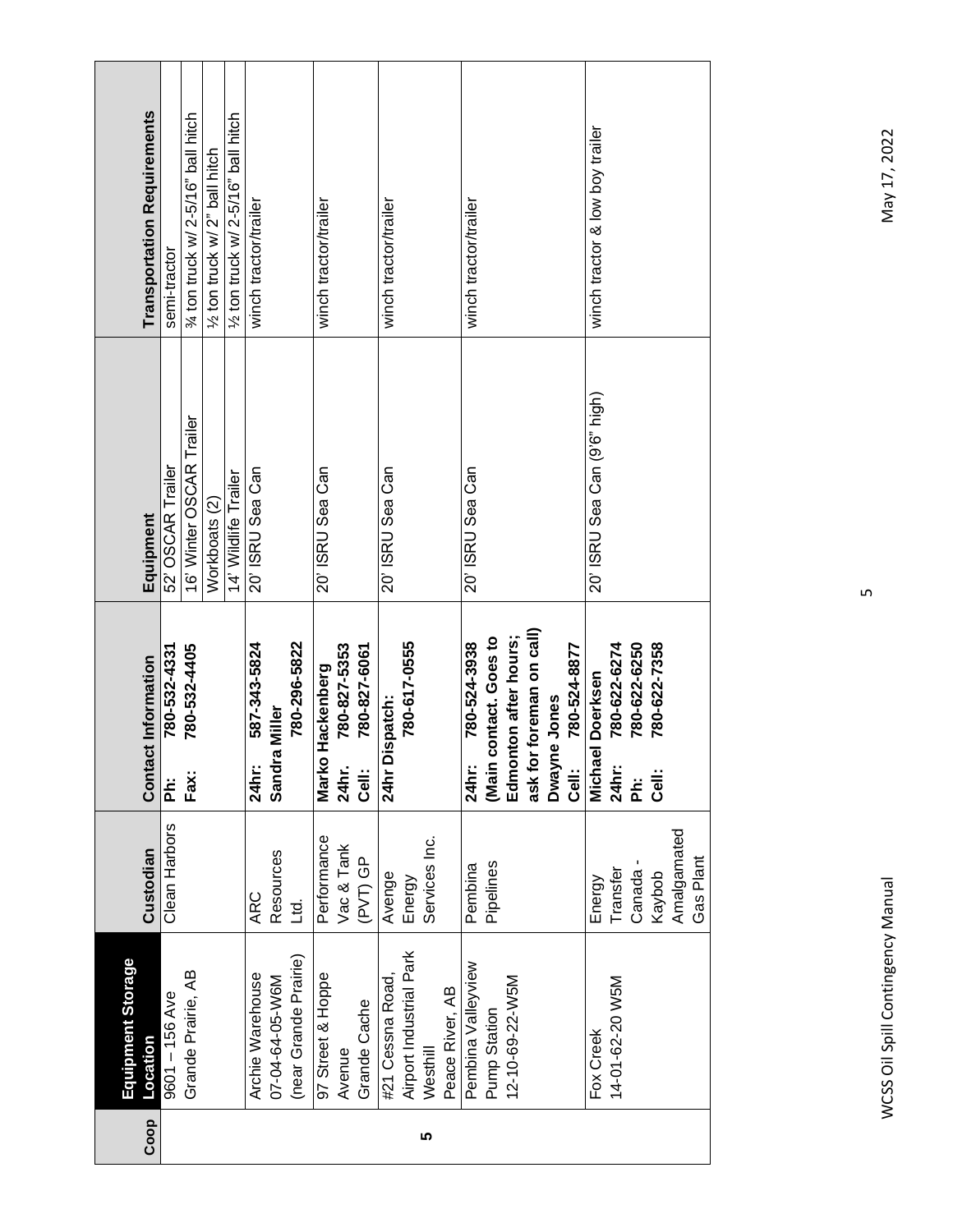|                   | <b>Transportation Requirements</b> | 1/2 ton truck w/ 2" ball hitch | 1-ton truck w/ 2-5/16" ball hitch, elec. | brakes       | winch tractor/trailer | 1/ <sub>2</sub> ton truck | winch tractor/trailer        | winch tractor/trailer | winch tractor/trailer |                 |           |              |              |              | winch tractor/trailer |                |                           |           |              | winch tractor/trailer |               |              | winch tractor/trailer |                |              |  |
|-------------------|------------------------------------|--------------------------------|------------------------------------------|--------------|-----------------------|---------------------------|------------------------------|-----------------------|-----------------------|-----------------|-----------|--------------|--------------|--------------|-----------------------|----------------|---------------------------|-----------|--------------|-----------------------|---------------|--------------|-----------------------|----------------|--------------|--|
|                   | Equipment                          | Work Boat (1)                  | Single-engine Barge (1)                  |              | 40' Lake Boom Sea Can | Drum Skimmer w/ Power Pak | 52' OSCAR Sea Can (14,500kg) | 20' Wildlife Sea Can  | 20' ISRU Sea Can      |                 |           |              |              |              | 20' ISRU Sea Can      |                |                           |           |              | 20' ISRU Sea Can      |               |              | 20' ISRU Skid Unit    |                |              |  |
|                   | Contact Information                | Ken Bolan                      | 780-849-1111                             | 780-849-4214 |                       | 780-849-1111              | 780-849-4214                 |                       | 780-849-7025          | 780-805-5379    | Rayner    | 780-849-7027 | 780-805-4880 | 780-849-7003 | Labrie                | 780-805-5480   | 780-849-3800              | ext. 2015 | 780-649-2122 | 0017-168-087          | Darren Myshak | 780-974-2444 | 780-891-7100          | Darren Myshak  | 780-974-2444 |  |
|                   |                                    |                                | Cell:                                    | 24hr:        | Ken Bolan             | Cell:                     | 24hr:                        |                       | <b>24hr:</b>          | Cell:           | Jason     | <u>يَّ</u>   | Cell:        | Fax:         | Chris                 | Cell:          | $\ddot{\hat{\mathbf{z}}}$ |           | 24hr:        | 24hr:                 |               | <b>Cell:</b> | <b>24hr:</b>          |                | <b>Cell:</b> |  |
|                   | Custodian                          | Slave Lake                     | Safety                                   |              | Jaymar                | Hauling (88)              | Ltd.                         |                       | Canadian              | Natural         | Resources | Ltd.         |              |              | <b>Plains</b>         | Midstream      | Canada ULC                |           |              | KMC Oilfield          | Services      |              | KMC Oilfield          | Services       |              |  |
| Equipment Storage | Location                           | 207 Caribou Trail NW           | Slave Lake, AB                           |              | 1400 Tamarack Road,   | Slave Lake, AB            |                              |                       | Nipisi                | 02-11-80-08 W5M |           |              |              |              | Red Earth             | 9-18-87-08 W5M |                           |           |              | 2270 Airport Rd       | Wabasca, AB   |              | 5211 Drill Street     | Swan Hills, AB |              |  |

May 17, 2022

6

WCSS Oil Spill Contingency Manual Manual Manual Manual Marchanden May 17, 2022 **WCSS Oil Spill Contingency Manual**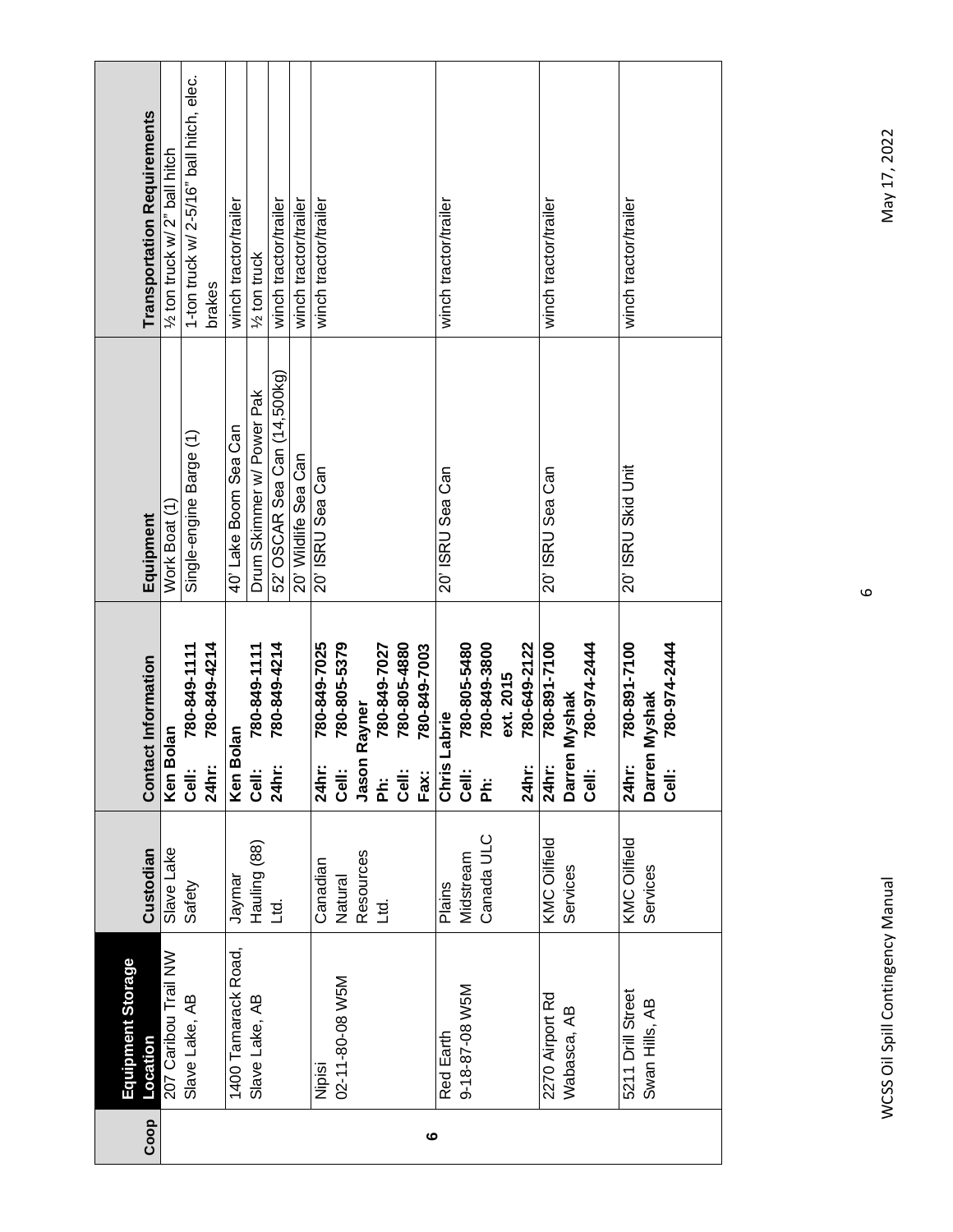| Coop <sup>1</sup> | Equipment Storage<br>Location | Custodian     | <b>Contact Information</b> | Equipment              | <b>Transportation Requirements</b> |
|-------------------|-------------------------------|---------------|----------------------------|------------------------|------------------------------------|
|                   | Lot #119, Fort McKay          | Clean Harbors | s Hein<br>James            | <b>Work Boat</b>       | 1/2 ton truck w/ 2" ball hitch     |
|                   | Caribou Industrial Park       |               | 780-743-0222,<br><br>ه     | Deep Draft Boom Vane   | 1/ <sub>2</sub> ton truck          |
|                   | MAN 0-1994-00-0-00            |               | Ext. 2201 (24 hr.)         | Twin-engine Barge      | 1-ton truck w/ 2-5/16" ball hitch  |
|                   |                               |               | 780-598-2111<br>∺<br>ئ     | 40' OSCAR Sea Can      | winch tractor/trailer              |
|                   |                               |               |                            | 14' Wildlife Trailer   | 1/2 ton truck w/ 2" ball hitch     |
|                   |                               |               |                            | 40' Boom Cache Sea Can | winch tractor/trailer              |
|                   | 177 Northland Drive           | ≸<br>≫        | Morgan Alexander           | 20' ISRU Sea Can       | winch tractor/trailer              |
|                   | Conklin, AB                   | Midstream     | 1-866-987-3899<br>24 hr.   |                        |                                    |
|                   | <b>TOP 1H1</b>                |               | 780-991-0582<br>ا∎<br>گ    |                        |                                    |
|                   |                               |               |                            |                        |                                    |

| <b>Transportation Requirements</b>    | winch tractor/trailer | 1/ <sub>2</sub> ton truck |              |                  | winch tractor/trailer |               | winch tractor/trailer | For transportation call: | Silvertip Oilfield Services | Ph: 780-836-3792 |              |                             |
|---------------------------------------|-----------------------|---------------------------|--------------|------------------|-----------------------|---------------|-----------------------|--------------------------|-----------------------------|------------------|--------------|-----------------------------|
| Equipment                             | 20' ISRU Sea Can      | Drum Skimmer w/           | Power Pak    |                  | 20' ISRU Sea Can      |               | 20' ISRU Sea Can      |                          |                             |                  |              |                             |
| <b>Contact Information</b>            | <b>James Barnhill</b> | 780-956-8052              | 780-956-1814 | 780-956-8088     | Muzichuk              | 780-926-9797  | <b>CNRL Chinchaga</b> | lant                     | 780-836-3364                | ext.25           | 780-836-6223 | $780 - 625 - 8642$<br>Randy |
|                                       |                       | <br>ፚ                     | Cell:        | Fax:             | <b>Bruce</b>          | ၂။<br>၁၉      |                       | Gas Pl                   | <br>ه                       |                  | Don:         |                             |
| Custodian                             | Husky Energy          |                           |              |                  | Muzzy's               | Contracting   | Canadian              | Natural                  | Resources                   | ti<br>T          | Chinchaga    | Gas Plant                   |
| Equipment Storage<br>Location<br>Coop | Rainbow Lake          | (Husky Oil Operations     | Yard)        | 10-10-109-08 W6M | 1072 Aspen Dr.        | Zama City, AB | Chinchaga             | 1-24-96-05 W6M           |                             |                  |              |                             |

May 17, 2022

 $\overline{r}$